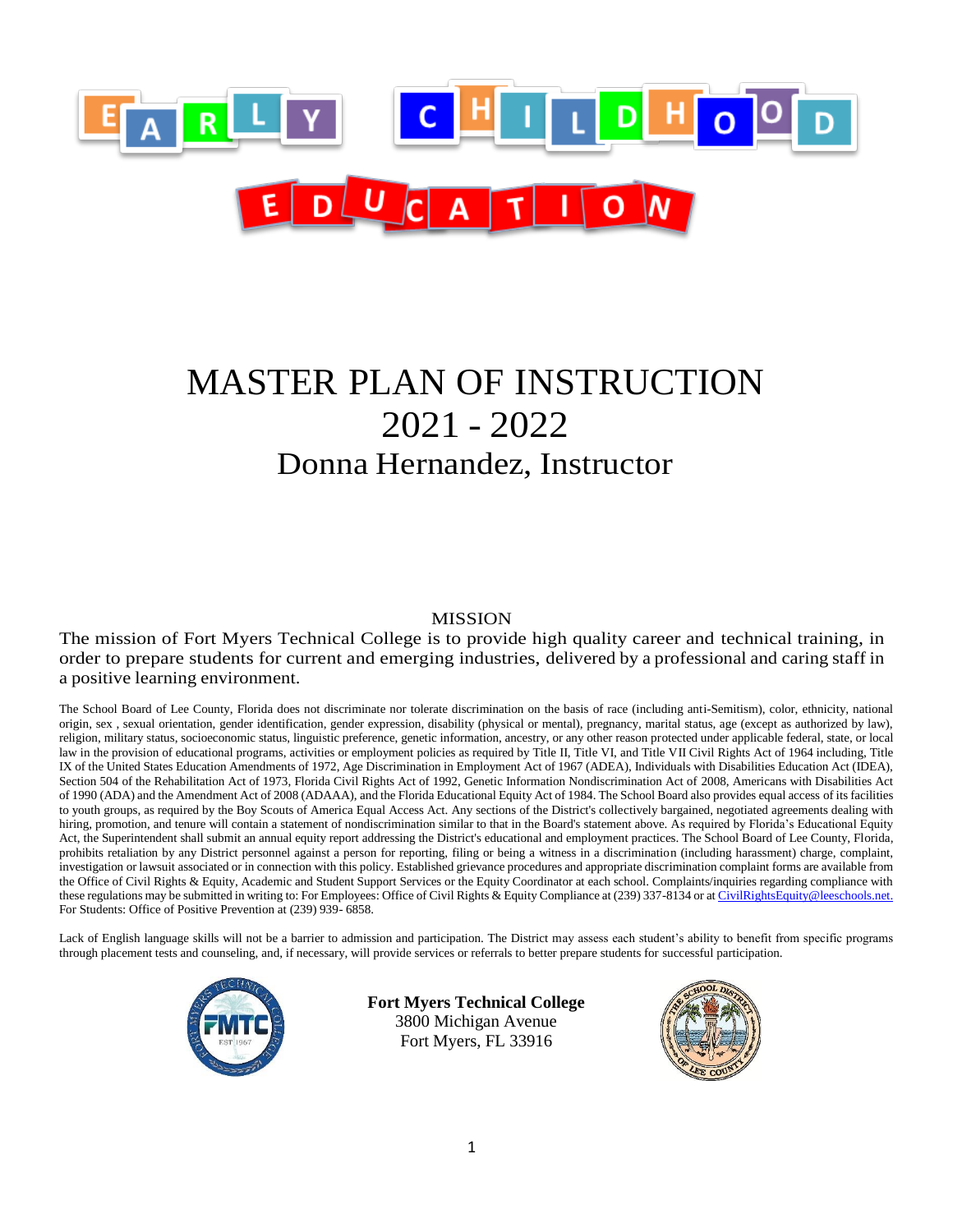## **Early Childhood Education**

### **INTRODUCTION**

Are you a person who finds the care and education of children interesting? Can you see yourself working in a classroom with young children? Would you like to hold a Florida Early Childhood Professional Certification? Then the Early Childhood Education Program is the place you can begin your career. Experience the joy of creating and implementing developmentally appropriate activities for children who are full of life and love learning. Influence the future of infants, toddlers, and preschoolers by shaping their intellectual, social, emotional, and physical development.

### **PROGRAM MISSION**

The mission of the Early Childhood Education Program at Fort Myers Technical College is to provide an individualized system of training designed to assist students with acquiring knowledge, mastering skills and demonstrating attitudes necessary for entry level and career advancement in the field of early childhood education.

### **PROGRAM PHILOSOPH**Y

The Early Childhood Education staff believes that quality child care begins with quality students receiving education, training, and the opportunity for practical hands-on experience from a qualified and caring staff.

The laboratory pre-school (Fort Myers Technical College Tech Tots) is a state-licensed (DCF), accredited child care center and VPK provider, which strives to provide a protective and nurturing environment full of stimulating experiences which will supplement those provided within the child's family.

### **PROGRAM CONTENT**

- State-Mandated Training (DCF)
- Orientation to Early Childhood Careers
- Career Ready Practices
- Childcare Regulations
- Health, Safety, and Nutrition for Young Children
- Child Development
- Assessment Methods
- Recognition of Child Abuse and Neglect
- Emergent Literacy
- Developmentally Appropriate Practices for Young Children
- Inclusion of Children with Special Needs

### **ESSENTIAL FUNCTIONS AND PHYSICAL REQUIREMENTS**

Working in child care occupations may be emotionally and physically strenuous. Before enrolling in a program in this field, one may want to observe in a child care setting. It is important to review the following "tasks" which have been established for child care training prior to enrolling in the program.

**Visual:** Student has the ability to…

- see sufficiently for observation, supervision, and data collection necessary to provide a safe environment for children.
- perform visual tasks without special aids (excluding glasses/contacts) needed for supervising children on the playground and in the classroom.

**Auditory:** Student has the ability to…

- hear to sufficiently monitor and meet children's needs.
- interpret children's audible sounds of distress.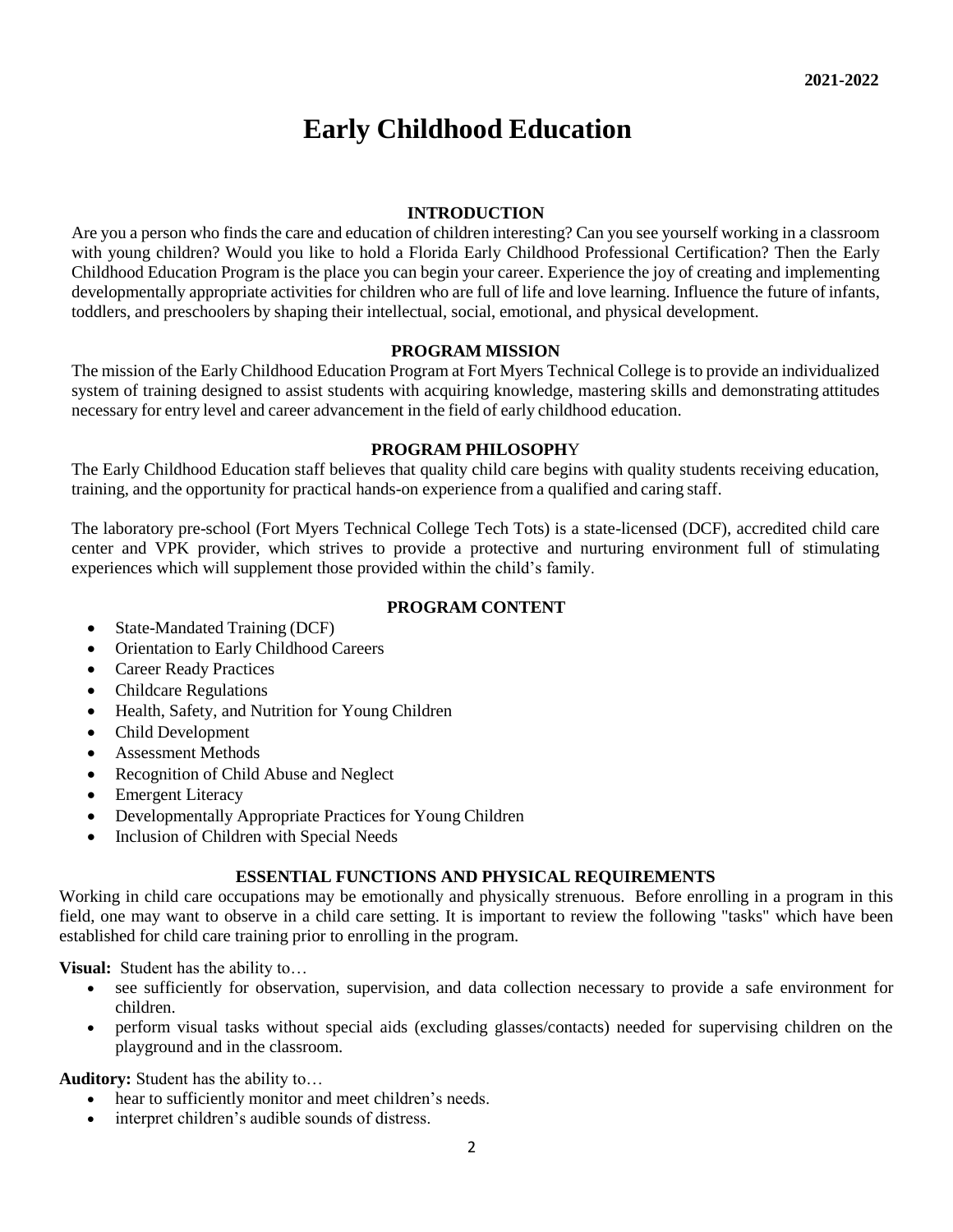### **Gross and Fine Motor Coordination:** Student has the ability to…

- grip firmly.
- perform a high degree of manual dexterity.
- handle a mop and broom for cleanups in the classroom.
- use kitchen utensils and equipment to prepare meals and snacks.

**Mobility:** Student has the ability to…

- stoop, kneel, bend, sit on the floor, and lift, push or pull 40 pounds.
- walk the equivalent of five miles per day.
- run short distances.
- maintain balance.
- reach above shoulder level.
- work in areas that are close and crowded.

**Communication:** Student has the ability to…

- project audible verbal communication a distance of 10 feet.
- apply common sense understanding to carry out instructions furnished in written and oral form.
- communicate using proper language and written skills.

**Critical Thinking:** Student has the ability to…

- make fast and assertive decisions under high pressure.
- assist with problem resolution.
- respond quickly and professionally to unsafe conditions which may put children at risk.

**Healthy/Safe Environment:** Student has the ability to…

- work with chemicals and detergents needed to maintain a clean and healthy environment.
- perform necessary duties in food preparation such as walk the distance to pick up the food/absence of health issues that may make it unsanitary for preparing and serving foods/ability to follow strict sanitation and preparation guidelines.

**Social and Emotional Requirements:** Student has the ability to…

- work with others.
- cope with high levels of stress.
- demonstrate a high degree of patience.
- manage altercations.
- cope with the anger/fear/hostility of others in a calm manner.

### **ACCOMMODATIONS**

Federal and state legislation requires the provision of accommodations for students with disabilities as identified on the secondary student's IEP or 504 plan or post-secondary student's accommodations plan to meet individual needsto ensure equal access. Post-secondary students with disabilities must self-identify, present documentation, required accommodations if needed, and develop a plan with their post-secondary service provider. Accommodations received in post-secondary education may differ from those received in secondary education. Accommodations change the way the student is instructed. Students with disabilities may need accommodations in such areas as instructional methods and materials, assignments and assessments, time demands and schedules, learning environment, assistive technology, and special communication systems. Documentation of the accommodations requested and services provided are maintained in a confidential file.

### **TUITION**

Tuition is charged for adult students at a reasonable rate that may vary slightly from year to year and is due prior to the first day of each semester. Current fee information is available from Student Services. Failure to pay all fees due at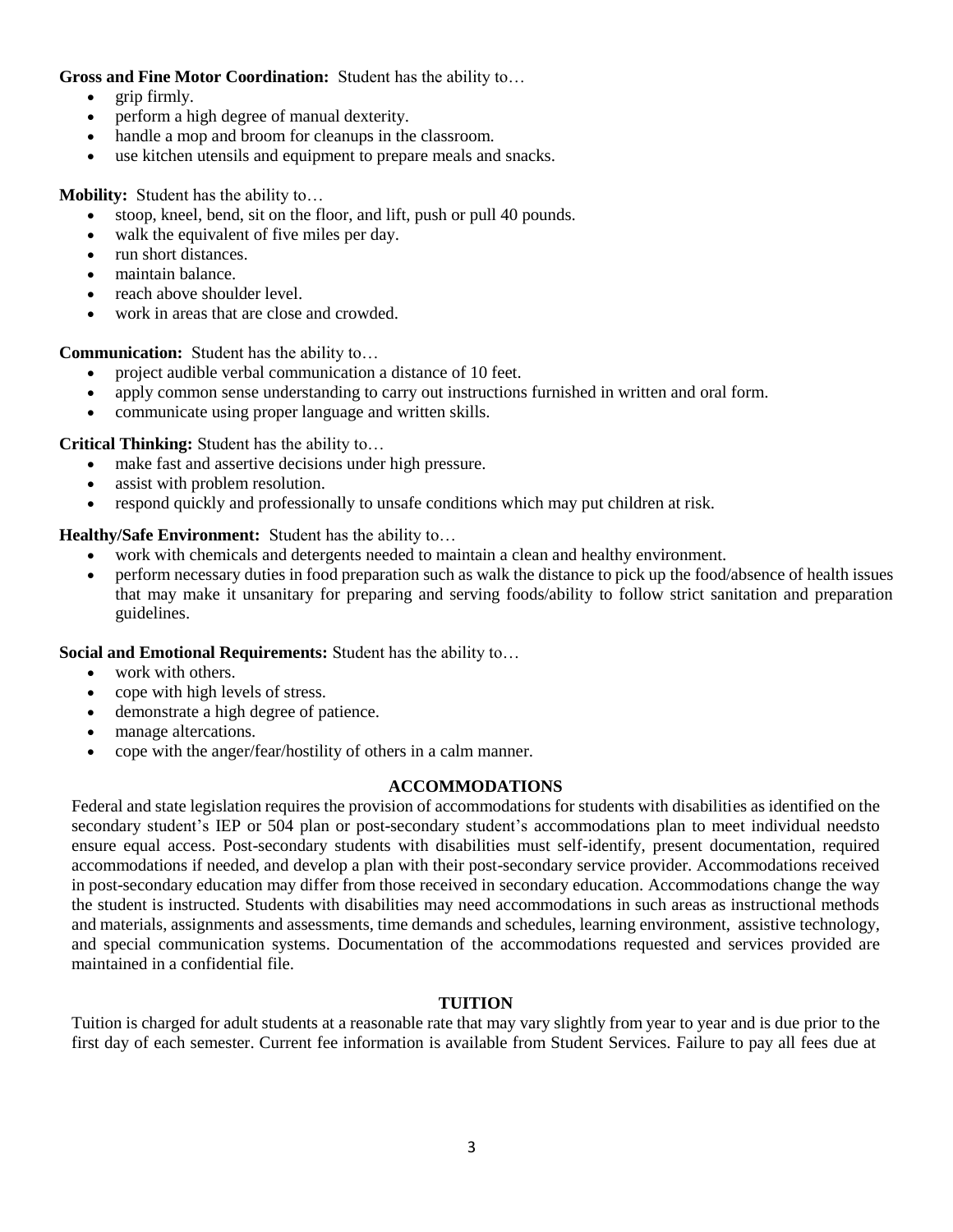the time class begins will result in the student not being able to attend class and/or clinical.

### **CLASS SCHEDULE**

Daytime certificated classes meet Monday through Friday from 8:00 A.M. until 2:30 P.M. This amounts to 30 hours of classroom instruction per week. Lunch breaks are 30 minutes in length.

### **ATTENDANCE POLICY**

In an effort to develop appropriate employability skills, FMTC students are expected to attend all class sessions. As is expected in the workplace, when it is necessary to be absent due to illness or emergency situations, all students are to notify the instructor on or before the date of absence. The student attendance policy for each post-secondary program is consistent with industry standards.

Campus attendance is kept via a computerized system. It is the responsibility of the student to **log in** and **out** in order to receive credit for class time. This allows the school to keep accurate attendance records for the actual number of hours and minutes attended.

All adult students are expected to be in attendance at least 90% of their scheduled hours during each semester. Adult students failing to maintain the 90% attendance standard will not be permitted to continue in their program and may be required to sit out one full semester, unless administration approves to waive the 90% standard based on special circumstances.

### **Absences**

A student who is absent for 6 consecutive class sessions, without prior approval and without contact with the instructor, will be withdrawn from enrollment in his/her program. A student withdrawn for absenteeism must petition administration to return. Students exhibiting a pattern of consecutive absences of 4 days will be subject to dismissal as determined by a School Intervention Team. School Intervention Team meetings will be held as necessary to attempt to alleviate issues resulting in excessive absences and to counsel the student of possible alternatives and consequences.

Students, who are late for class, including returning late from lunch, must clock in. Students who leave school early must notify their instructor and clock out. This time out of class is recorded as time absent and is counted against the required 90% attendance. Excessive tardies or early departures will be reported to the Student Affairs Specialist and will result in a meeting with the School Attendance Intervention Team.

Adult students who know they will be out of school for an extended period of time (4 days or longer) may apply for a Leave of Absence from their program. A Leave of Absence will be granted only once during a twelve-month period. STUDENTS WHO EXERCISE A LEAVE OF ABSENCE MAY HAVE TO EXTEND THEIR TIME IN THEIR PROGRAM AND PAY ADDITIONAL FEES.

### **Leaving Campus During School Hours**

Students must notify their instructor when leaving campus early. This is for the safety of students, to accurately track time, and to allow the instructor to best utilize instructional resources.

### **PLAN OF INSTRUCTIONAL PRACTICES**

### **Teaching Methods**

Knowledge of the emotional, social, physical, and intellectual needs of young children are strengthened through classroom and child care center experience.

Methods of instruction in the program provide for group and individualized instruction.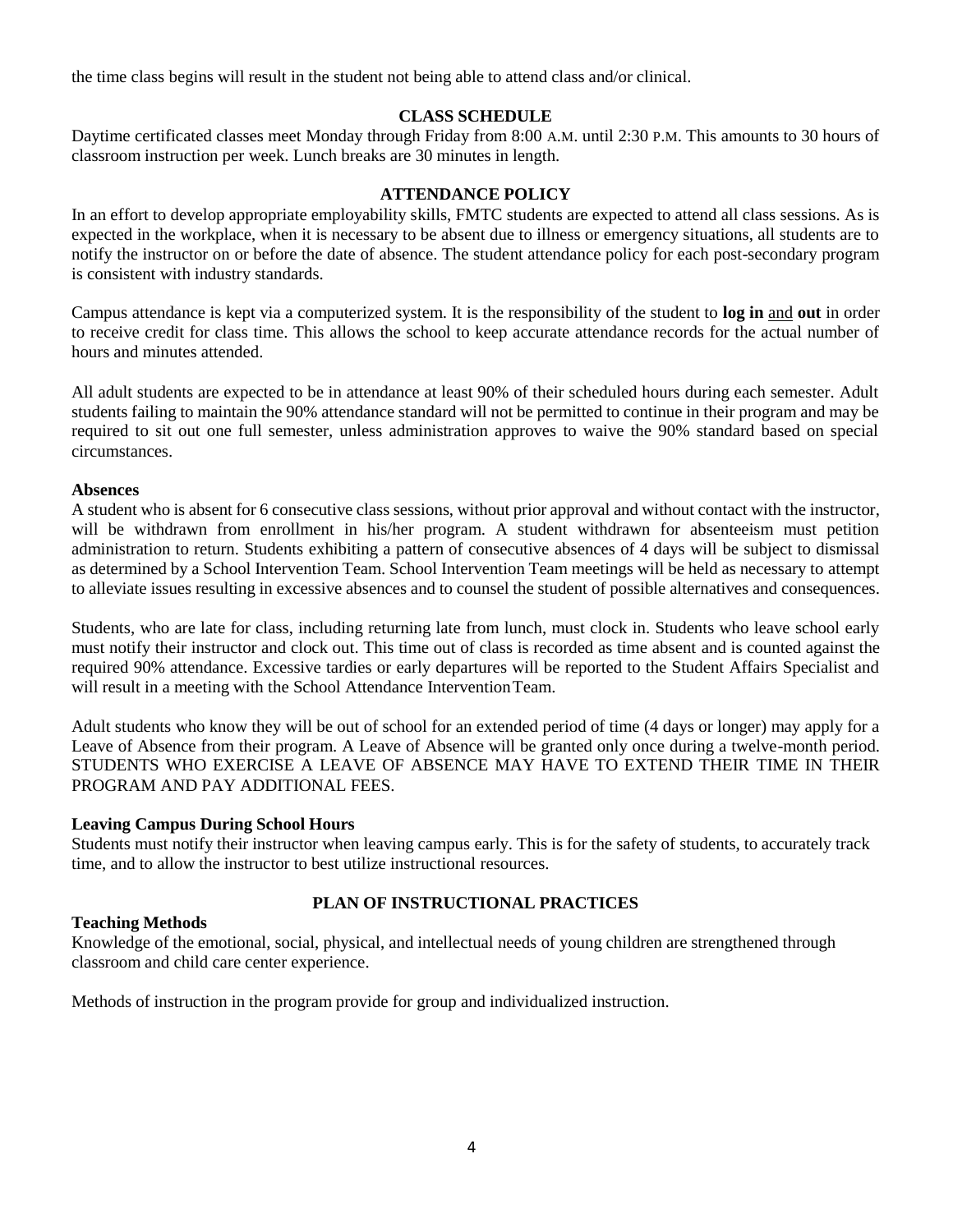Methods of instruction include:

- Individualized, competency-based instruction
- Teacher presentations and various demonstrations
- Teacher-pupil discussions
- Student presentations
- Observations of occupational skills
- Use of resource personnel and field trips
- Use of textbooks, workbooks, audio-visual equipment and materials
- Student use of other classroom equipment and supplies
- Written assignments
- Pretesting and post-testing
- Formative and summative evaluation
- Hands-on training/field placement

### **Safety**

### **Minimum Standards of Good Moral Character**

Under the provisions of the Florida Statutes, every child care employee must sign an affidavit of good moral character and be screened through the Florida Department of Law Enforcement (FDLE), and the Federal Bureau of Investigation (FBI). Results of a Level 2 Background Screen must be received before the first day of class.

### **Evaluation**

Class performance, quizzes, tests, attendance, portfolio assessments, completion of project assignments, decisionmaking, work habits, achievement of entry-level competencies, and other methods are used for evaluation.

### **Work-Based Activities**

Work-based learning activities play an integral part of the curriculum of FMTC's career-technical training programs. These activities are planned with two objectives in mind. First, the activity provides students with the opportunity to develop and apply 'real world' experience using the knowledge and skills attained in the program. Second, the activity provides the instructor with objective input from potential employers or customers of program graduates. Each workbased activity has a written instructional plan outlining objectives, experiences, competencies, andevaluation required during the activity.

Work-based activities are program specific and may include:

- Unpaid in-school shop activities to provide customer service opportunities under the direct supervision of the program instructor.
- Unpaid job shadowing experiences that may include in-school or off campus employer-based experiences under the supervision of a qualified employer representative who is working closely with the program instructor.
- Paid or unpaid cooperative training experiences conducted at the employer's work location under the supervision of a qualified employer representative and under the direction of the program instructor.

### **Cooperative Education**

Cooperative training is available for students and coordinated by the instructor and career specialist. Cooperative training is for students who have shown competence in program training that indicates readiness for placement in an on-the-job program. High school students participating in the cooperative job placement program must be in the  $12<sup>th</sup>$ grade. To be eligible for a cooperative education experience, students must have completed one-half of the required program hours and requirements.

Student may be returned to the program for additional training if they do not function satisfactorily on the job or when the cooperative agreement is terminated at the request of the student, parent, employer, or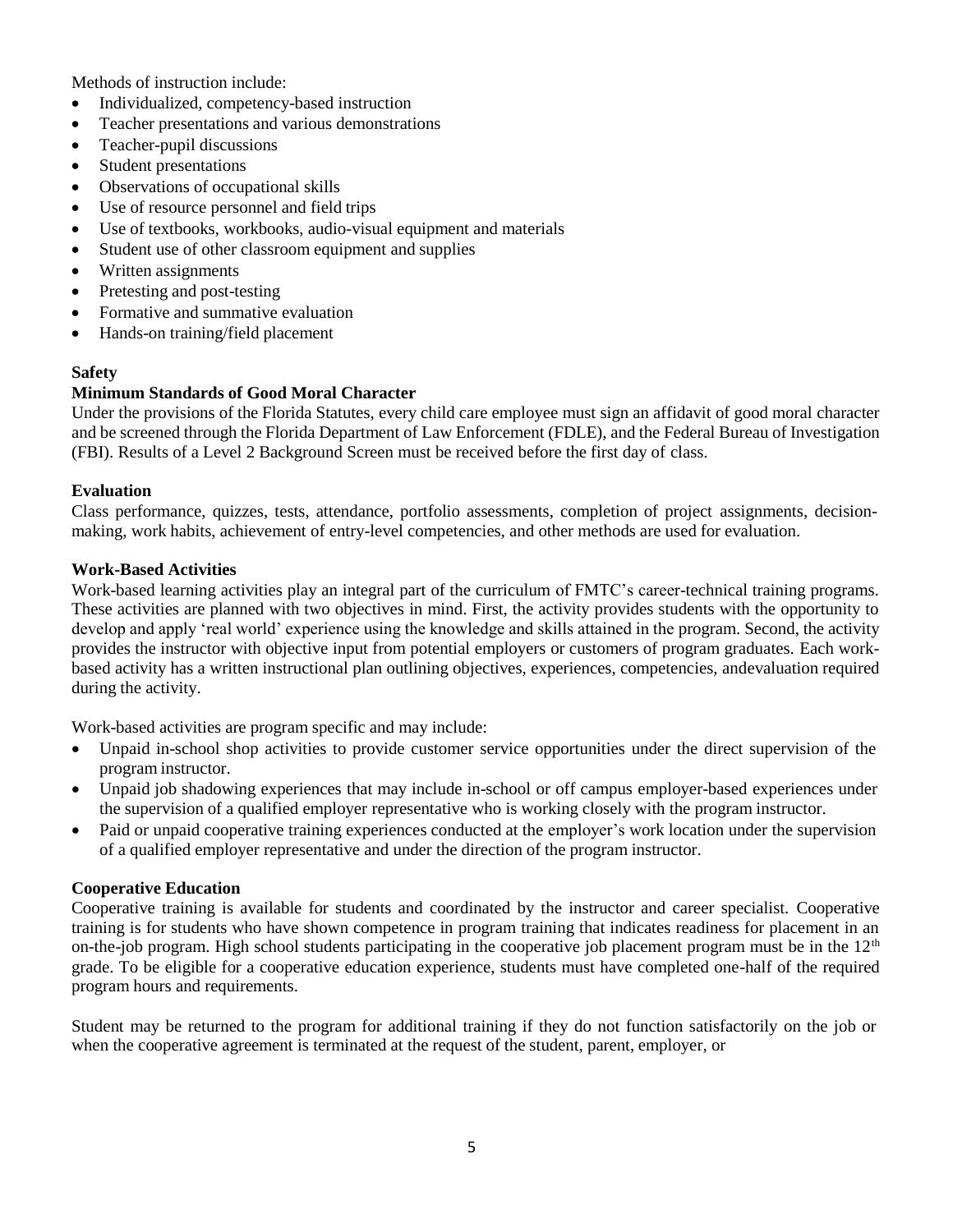program instructor. Veterans will be accepted into the program in accordance with the Department of Veterans Affairs approved program.

Additional information regarding cooperative training opportunities may be obtained from the program instructor or career specialist.

### **Job Shadowing**

Job shadowing experiences, or volunteer experiences, are available to students as part of their program training. These experiences are designed to give the student actual hands-on experience doing a variety of related tasks. Length and type of experiences will vary. The program instructor determines appropriateness of the experience. Additional information regarding job-shadowing experiences may be obtained from the program instructor or career specialist.

### **Teacher Grading Procedures**

### **GRADING PROCEDURE**

Grades for each course within the program will be determined as follows:

### **Coursework/Exams 20%**

- Assignment Packets
- Weekly/Daily Activities & Projects
- Tests/Mid-terms/Final Exams

### **Employability Skills 25%**

- Attendance
- Employability Traits

### **Laboratory Performance 30%**

- Support Duties
- Planning
- Classroom Lab (with children)

### **Competencies 25%**

• Successful completion of the Competency Standards listed in the Master Plan of Instruction must be demonstrated at a level of 85% mastery.

### **County Grading Policy**

All student work will be taken into consideration when determining grades. Oral and written tests, group discussions, written work, checklists, homework, and student projects are all representative means which may be used to determine student grades.

The grading scale for the county is:

| A | $90 - 100\%$ |
|---|--------------|
| B | $80 - 89\%$  |
| C | $70 - 79\%$  |
| D | $60 - 69\%$  |
| F | $0 - 59\%$   |

Fort Myers Technical College is a post-secondary institute designed to provide trained individuals to industry. The approved post-secondary program grading requirements must be met if the student is to receive a certificate.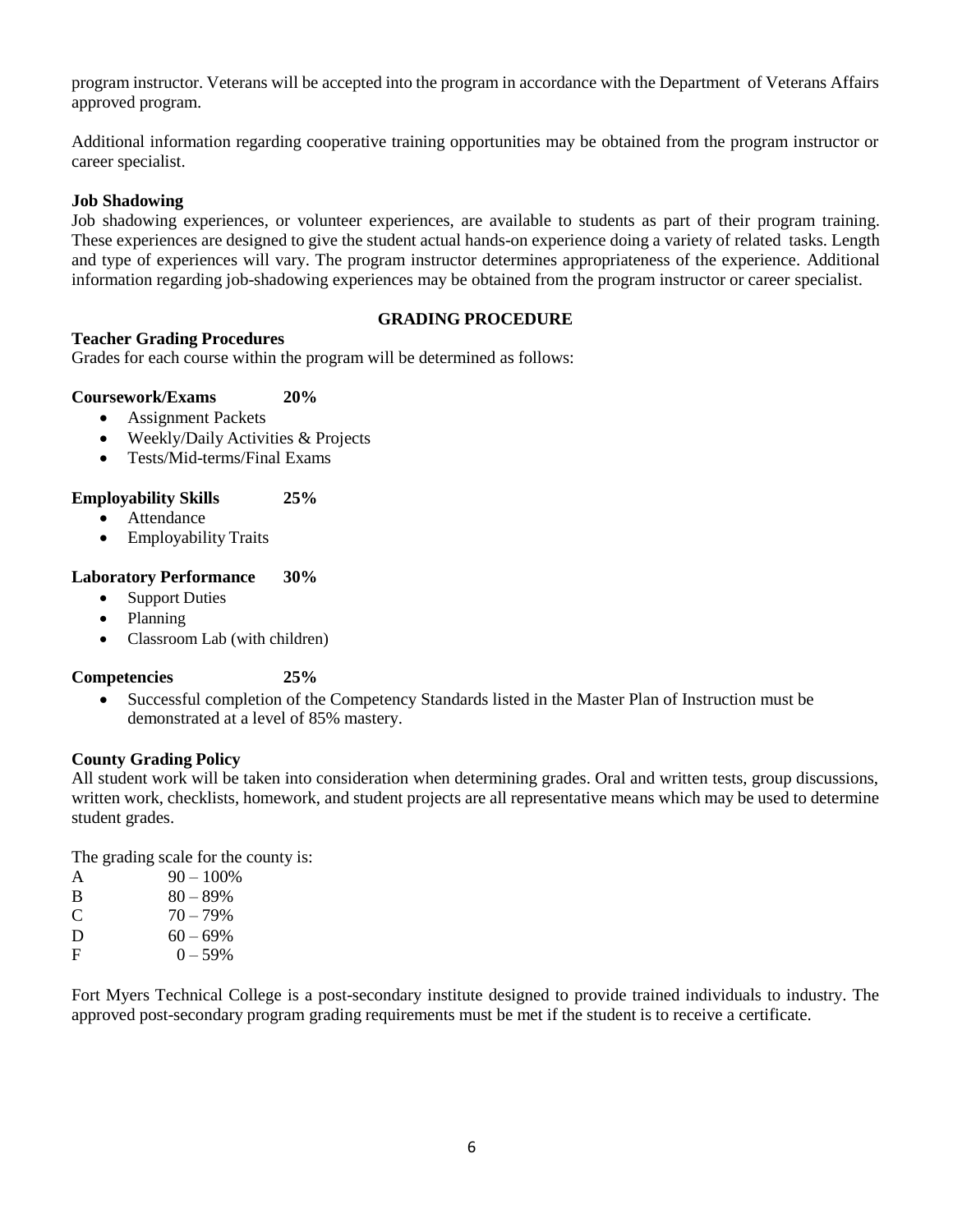### **Program Progress**

Students are required to complete the program of training within the hours allotted by the State of Florida for completion. Progress must be at a rate that will allow completion of the program with the number of membership hours stated in the Curriculum Frameworks.

Failure to progress at this rate will require the student to meet with the program instructor, career specialist, and an administrator in order to identify an appropriate completion point or to assist the student in selecting a more appropriate training program.

### **Work Habits**

Effective work habits are the cornerstone to successful employment. Students are expected to demonstrate productive work habits during all phases of enrollment. Instructors will work with students who need assistance in this area to improve the overall possibility for successful employment.

### **SATISFACTORY ACADEMIC PROGRESS**

In order to receive and continue to receive financial assistance of any type, a student must maintain satisfactory academic progress. The Financial Aid Advisor will require a progress report to be completed by the student's instructor and submitted to the Financial Aid Office prior to each disbursement.

Students are considered to be making Satisfactory Academic Progress (SAP) if they successfully complete their scheduled clock hours, achieve a specific cumulative grade evaluation or grade point average (GPA), and do not exceed the maximum time limits to complete their course of study. Each Student Academic Progress will be checked at 300 clock hours and prior to subsequent disbursements for students enrolled in programs one academic year or greater. Progress will be checked at the half-way point for programs less than one academic year. No SAP is required prior to the first disbursement.

### **REQUIREMENTS FOR A CERTIFICATE**

All competencies specified in the State of Florida Curriculum Frameworks for this program must be successfully completed. Successful completion is at least an 85% average in the areas of skills, knowledge, and work habits.

Proficiency in the competency standards listed in the Master Plan of Instruction must be demonstrated.

Students must meet minimum T.A.B.E. skill requirements (or qualify for an exemption) prior to graduation.

In addition to the requirements above, the recommendation of the instructor for certification includes: consideration of personal appearance, employability skills, a willingness to learn and to work, punctuality, cooperative attitude, and appropriate work habits.

Students who exit the program early and have successfully completed each course or the competencies of an Occupational Completion Point (OCP), will be issued a partial certificate. This certificate does not require a student to master the state-mandated basic skills level.

### **EARLY CHILDHOOD EDUCATION STUDENT DRESS CODE**

Students who attend FMTC shall dress in a manner appropriate for the job in which they are receiving training, including any special protective gear and professional uniforms. All clothing must be neither distracting nor offensive and be clean, neat, modest, in good repair, and appropriately sized.

Administration has the final authority for determining whether or not a student's apparel conforms to the dress code. When it is determined that it does not, students will be required to change into clothing which will conform to this code or leave campus. Students may return to campus when they have changed into appropriate clothing.

**Dress Code:** All students must wear proper fitting solid red FMTC uniform polo shirt, black scrub pants, and athletic shoes on a daily basis. Jeans or leggings are not acceptable.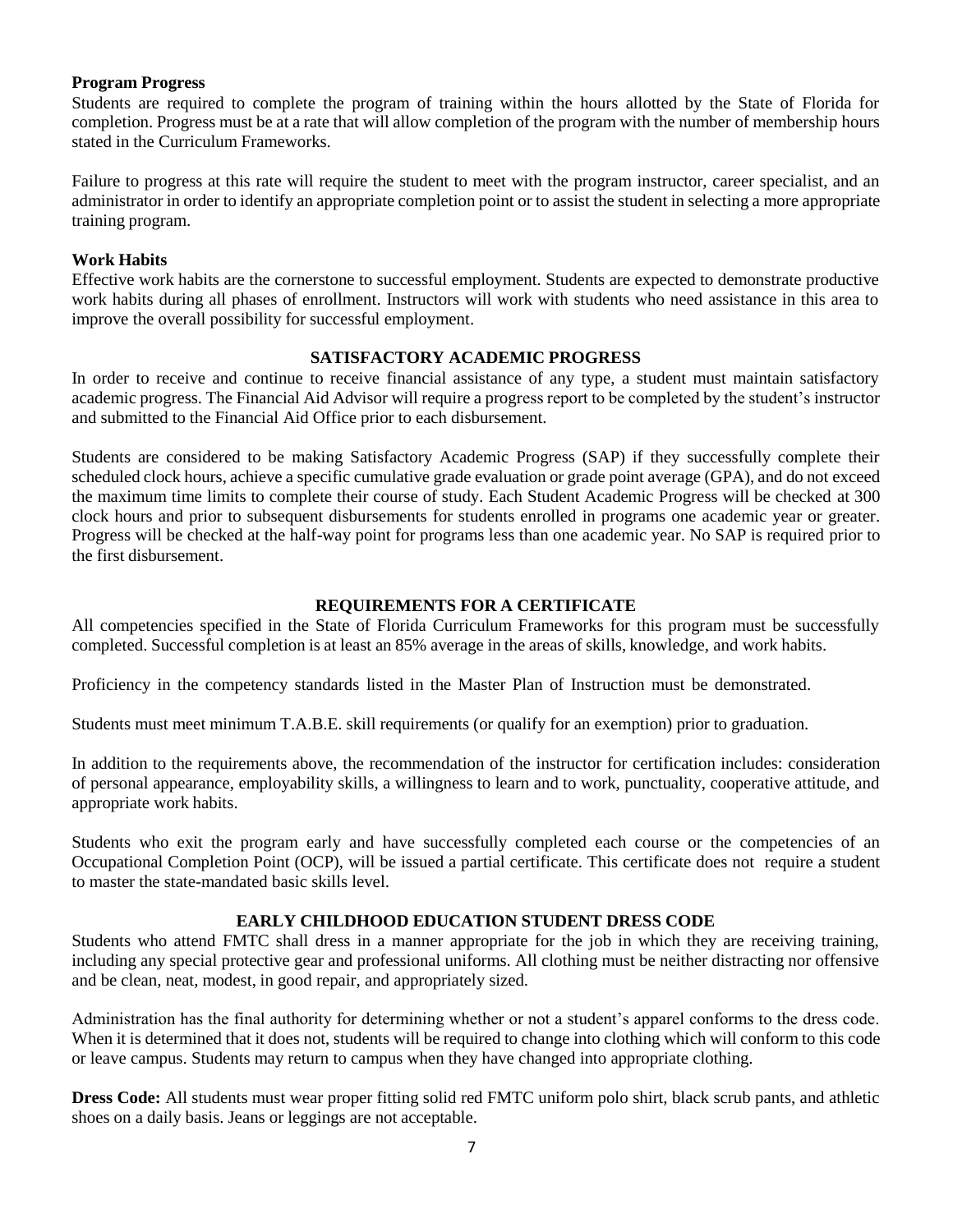Since students will be working with young children (birth- 5), long nails of any type are not permitted. They can harbor bacteria and are also a safety hazard when handling children, especially the infants.

Many young children suffer from asthma. Our classroom and the lab classrooms are located in "Scent-Free" buildings. Perfumes, aftershave, scented lotion, bath products, and hair products are not allowed.

Rings that may scratch children or loop earrings, necklaces, and other jewelry that may be pulled by small children must not be worn.

### **JOB DESCRIPTIONS**

**OCP A Child Care Worker 1 (150 Hours)**

This course covers the competencies that support the DCF mandated training coursework. Also included are components on communication skills, methods of guidance, and literacy activities. Students must pass the required DCF exams in order to work with young children. A Child Care Worker 1 will work with the teacher and assume responsibilities for handling routines such as toileting, feeding, hand-washing, serving snacks, etc.

### **OCP B Child Care Worker 2 (150 Hours)**

This course covers competencies on professionalism, community resources, the importance of relationship skills and communicating with children's families, use of technology in the child care profession, and observing and recording methods. Child Care Worker 2 will assist the teacher with routines and help set- up the environment for learning centers.

### **OCP C Teacher Aide-Preschool (150 Hours)**

This course includes competencies in developing lesson plans, child development theories, factors that affect the development of a child, and developmentally appropriate practices and activities for infants/toddlers, preschoolers, and school-age children. Also covered are components on working with students with special needs, classroom management techniques and creating optimum environments for all children. The Teacher-aide-Preschool will assist the teacher in observing and recording children's behaviors, work with small groups of children during learning center time and small group time, doing daily reports, helping to prepare materials for teaching, etc.

### **OCP D Preschool Teacher (150 Hours)**

In this course students will acquire competence in the areas of creating a successful developmentally appropriate curriculum, mentoring, developing the ability to motivate children, recognizing cultural differences when planning activities, including children with special needs, recent trends and issues in early childhood education, and professionalism. The Preschool Teacher is responsible for planning, preparing, teaching, and evaluating the progress of the children through the curriculum.

### **TEXTBOOKS**

Textbooks will be included in tuition and fees and will be ordered by the instructor.

### **REQUIRED MATERIALS**

- Ear phones/buds if you prefer to use your own
- DCF Exam Fees Approximately \$45.00 (Register and pay independently of FMTC).
- On-Line Training Fee  $-$  \$40.00 must be paid when registering for the first semester
- All required student materials are included in lab/material fees.

### **PROGRAM OBJECTIVES**

See the attached Florida State Department of Education Curriculum Frameworks for program objectives and competencies.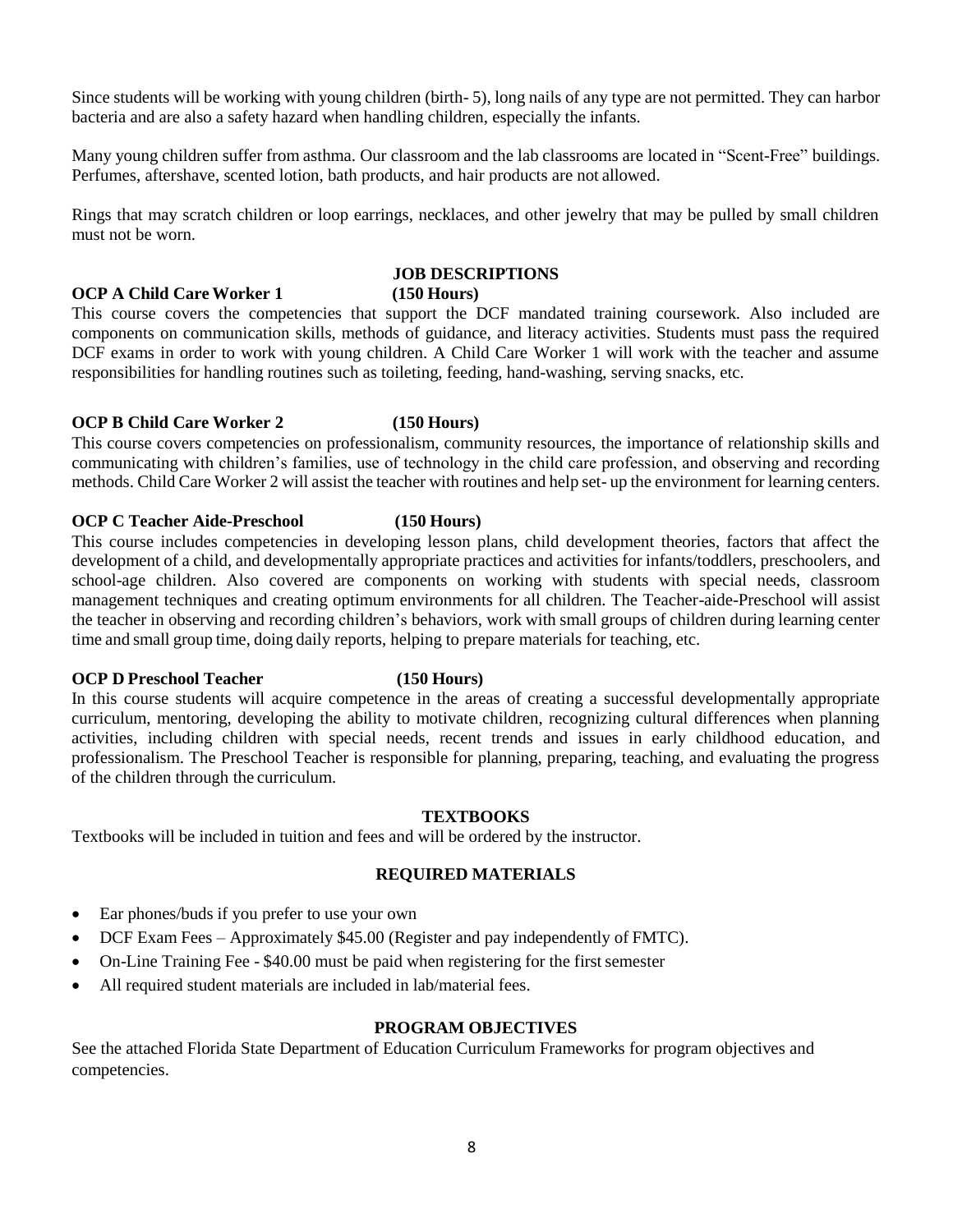### **Florida Department of Education Curriculum Framework**

### Program Title: **Early Childhood Education** Program Type: **Career Preparatory** Career Cluster: **Education & Training**

**Note:** This program is approved by the Florida Department of Children and Families (DCF) as meeting the training requirements for child care personnel/ preschool teachers, [65C-22.001\(6\).](https://www.flrules.org/gateway/ChapterHome.asp?Chapter=65C-22) The regulatory requirements that must be met to offer and teach this program are included in the [Early Childhood Professional Certificate \(ECPC\) Program](http://www.fldoe.org/core/fileparse.php/18703/urlt/ECPC-ProgramGuidelines.pdf) [Guidelines.](http://www.fldoe.org/core/fileparse.php/18703/urlt/ECPC-ProgramGuidelines.pdf) More information regarding the requirements of this program can be found at <http://fldoe.org/academics/career-adult-edu/career-tech-edu/edu-training.stml> .

| <b>Career Certificate</b>     |                                                                                            |  |  |  |  |
|-------------------------------|--------------------------------------------------------------------------------------------|--|--|--|--|
| Program Number                | E300100                                                                                    |  |  |  |  |
| <b>CIP</b> Number             | 0419070913                                                                                 |  |  |  |  |
| Grade Level                   | 30, 31                                                                                     |  |  |  |  |
| <b>Standard Length</b>        | 600 clock hours                                                                            |  |  |  |  |
| <b>Teacher Certification</b>  | Refer to the <b>Program Structure</b> section.                                             |  |  |  |  |
| <b>CTSO</b>                   | SkillsUSA                                                                                  |  |  |  |  |
| SOC Codes (all<br>applicable) | 39-9011 – Childcare Workers<br>25-2011 – Preschool Teachers, Except Special Education      |  |  |  |  |
| <b>CTE Program Resources</b>  | http://www.fldoe.org/academics/career-adult-edu/career-tech-edu/program-<br>resources.stml |  |  |  |  |
| Basic Skills Level            | Mathematics: 9<br>9<br>Language:<br>Reading:<br>9                                          |  |  |  |  |

### **Purpose**

This program offers a sequence of courses that provides coherent and rigorous content aligned with challenging academic standards and relevant technical knowledge and skills needed to prepare for further education and careers in the Education & Training career cluster; provides technical skill proficiency, and includes competency-based applied learning that contributes to the academic knowledge, higher-order reasoning and problem-solving skills, work attitudes, general employability skills, technical skills, and occupation-specific skills, and knowledge of all aspects of the Education & Training career cluster.

The content includes but is not limited to competencies related to the following elements of the early childhood education industry: planning, management, finance, technical and production skills; underlying principles of technology; labor, community, health, safety, and environmental issues; and developmentally appropriate practices for children birth through age eight.

**Additional Information** relevant to this Career and Technical Education (CTE) program is provided at the end of this document.

### **Program Structure**

This program is a planned sequence of instruction consisting of 600 clock hours and four occupational completion points.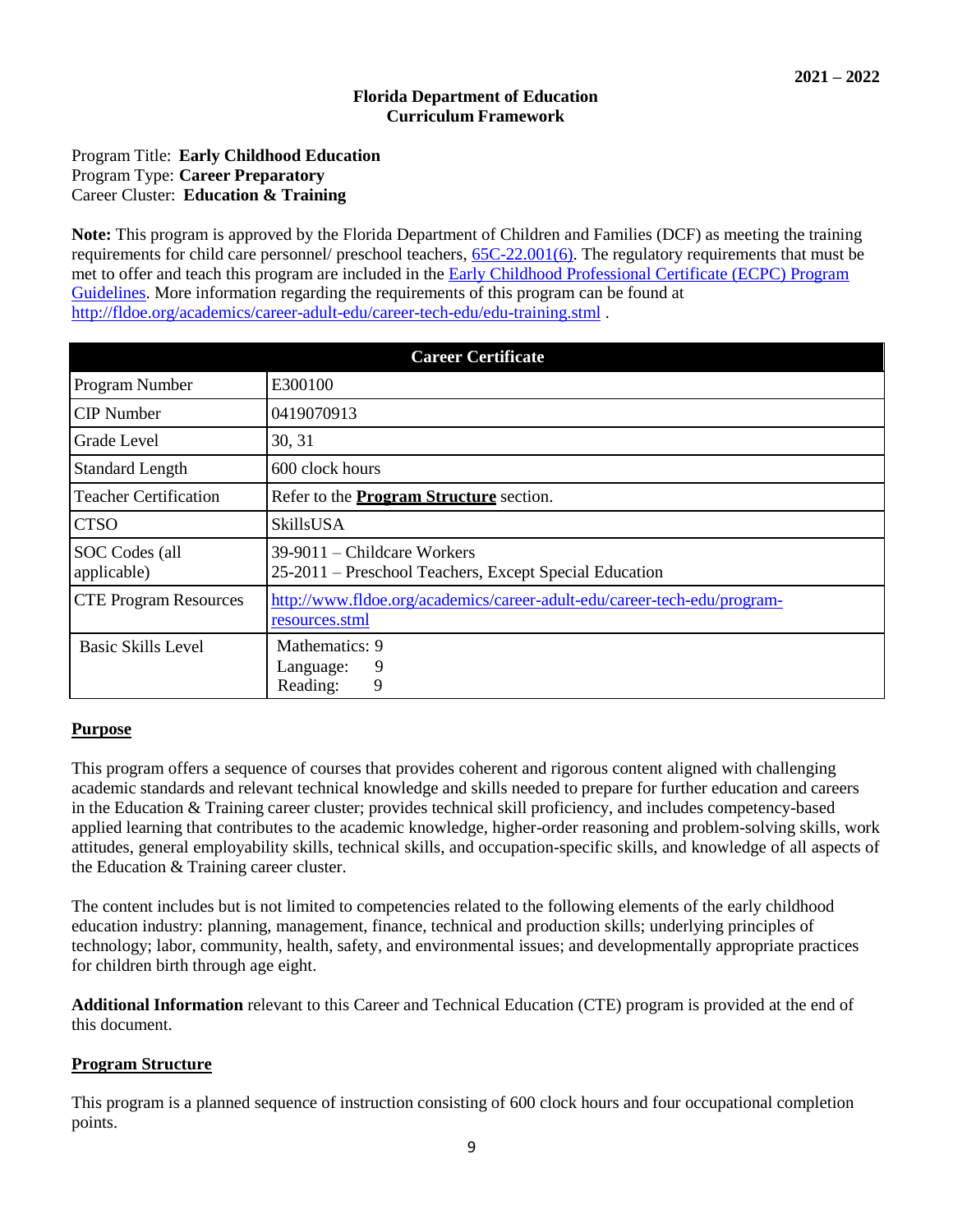This program is comprised of courses which have been assigned course numbers in the SCNS (Statewide Course Numbering System) in accordance with Section 1007.24 (1), F.S. Career and Technical credit shall be awarded to the student on a transcript in accordance with Section 1001.44(3)(b), F.S.

To teach the course(s) listed below, instructors must hold at least one of the teacher certifications indicated for that course.

| OCP         | Course Number Course Title |                          | <b>Teacher Certification</b>                    | Length    | SOC Code |
|-------------|----------------------------|--------------------------|-------------------------------------------------|-----------|----------|
| A           | <b>HEV0870</b>             | Child Care Worker 1      | FAM CON SC 1                                    | 150 hours | 39-9011  |
| B           | <b>HEV0871</b>             | Child Care Worker 2      | CH CARE TR 7 G                                  | 150 hours | 39-9011  |
| $\mathbf C$ | <b>HEV0872</b>             | Teacher Aide (Preschool) | PK PRIMARY H                                    | 150 hours | 25-2011  |
| D           | <b>HEV0873</b>             | <b>Preschool Teacher</b> | PRESCH ED L<br>PRIMARY ED @B<br>E CHILD ED $@0$ | 150 hours | 25-2011  |

The following table illustrates the postsecondary program structure:

**Note:** This program requires students to obtain 480 hours of direct work experience with children 5 years old or **younger** while enrolled in the program to be awarded the Early Childhood Professional Certificate (ECPC)**.** See the Early Childhood [Professional](http://www.fldoe.org/core/fileparse.php/18703/urlt/ECPC-ProgramGuidelines.pdf) Certificate (ECPC) Program Guidelines for more information.

### **Regulated Programs**

This program is approved by the Florida Department of Children and Families (DCF) as meeting the training requirements for child care personnel/ preschool teachers, [65C-22.003.](http://page/) Students who complete all courses in this program and meet all requirements, including the 480-hour work experience requirement, can be awarded the Florida Department of Education (DOE), Early Childhood Professional Certificate (ECPC) and will be eligible for a DCF Staff Credential. The regulatory requirements that must be met to offer and teach this program are included in the [Early Childhood Professional Certificate \(ECPC\) Program Guidelines](http://www.fldoe.org/core/fileparse.php/18703/urlt/ECPC-ProgramGuidelines.pdf)**.** More information regarding the requirements of this program can be found at [http://www.fldoe.org/academics/career-adult-edu/career-tech-edu/edu-training.stml.](http://www.fldoe.org/academics/career-adult-edu/career-tech-edu/edu-training.stml)

### **Florida Standards for Technical Subjects**

*Florida Standards (FS) for English Language Arts and Literacy in History/Social Studies, Science, and Technical Subjects are the critical reading and writing literacy standards designed for grade 6 and above. These standards are predicated on teachers of history/social studies, science, and technical subjects using their content area expertise to help students meet the particular challenges of reading, writing, speaking, listening, and language in their respective fields. The FS for Mathematical Practices are designed for grades K-12 and describe varieties of expertise that educators at all levels should seek to develop in their students. These practices rest on important "processes and proficiencies" with longstanding importance in mathematics education.*

**Instructors must incorporate the Florida Standards for Technical Subjects and Mathematical Practices throughout instruction of this CTE program. To access these standards, please click on the following link:** [http://www.fldoe.org/core/fileparse.php/5652/urlt/FloridaStandardsTechSubjects.rtf.](http://www.fldoe.org/core/fileparse.php/5652/urlt/FloridaStandardsTechSubjects.rtf)

### **Florida Standards for English Language Development (ELD)**

English language learners communicate for social and instructional purposes within the school setting. ELD.K12.SI.1.1

English Language Development (ELD) Standards Special Notes: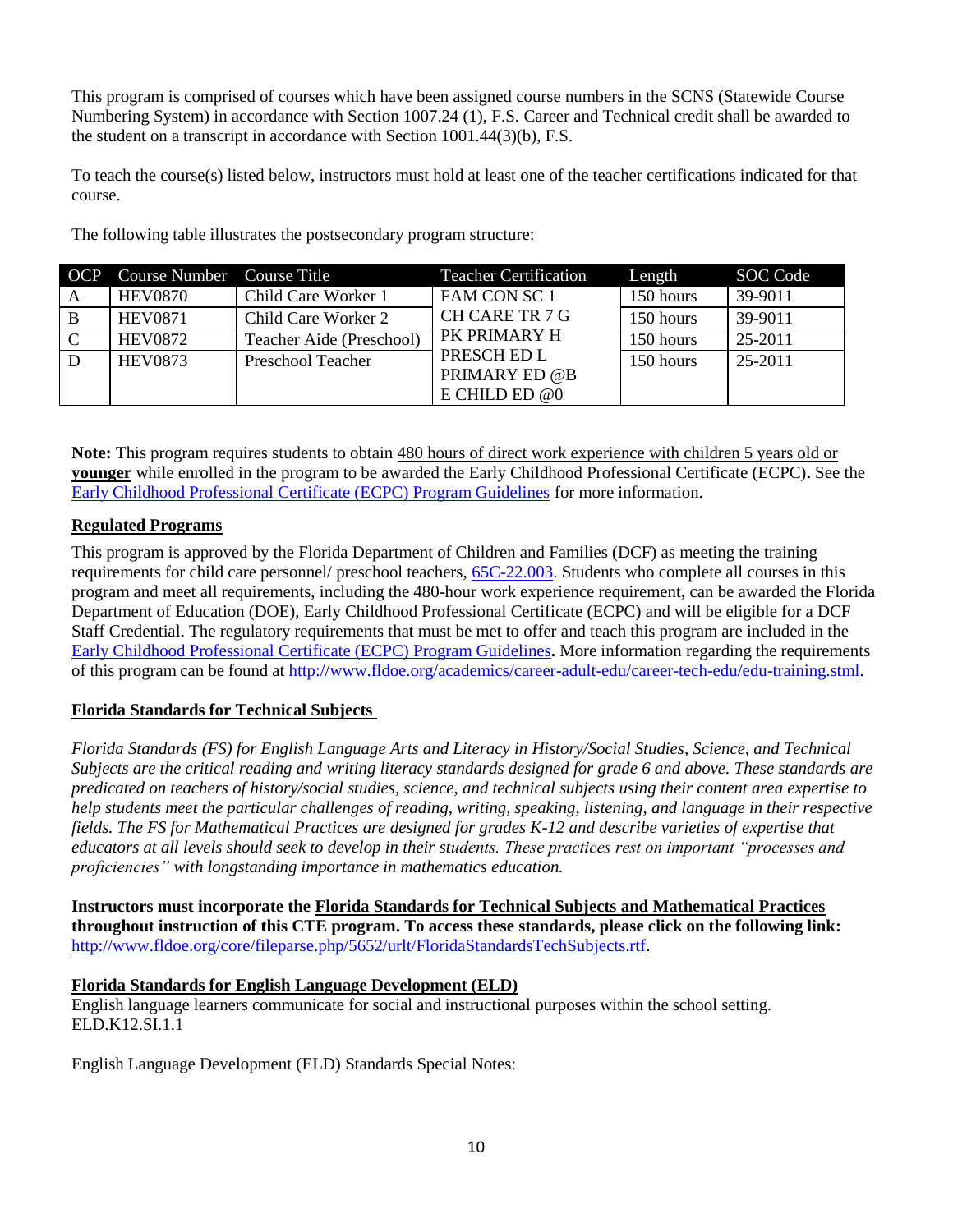Teachers are required to provide listening, speaking, reading and writing instruction that allows English language learners (ELL) to communicate for social and instructional purposes within the school setting. For the given level of English language proficiency and with visual, graphic, or interactive support, students will interact with grade level words, expressions, sentences and discourse to process or produce language necessary for academic success. The ELD standard should specify a relevant content area concept or topic of study chosen by curriculum developers and teachers which maximizes an ELL's need for communication and social skills. To access an ELL supporting document which delineates performance definitions and descriptors, please click on the following link: [http://www.cpalms.org/uploads/docs/standards/eld/SI.pdf.](http://www.cpalms.org/uploads/docs/standards/eld/SI.pdf) For additional information on the development and implementation of the ELD standards, please contact the Bureau of Student Achievement through Language Acquisition at [sala@fldoe.org.](mailto:sala@fldoe.org)

### **Regulated Programs**

This program is approved by the Florida Department of Children and Families (DCF) as meeting the training requirements for child care personnel/ preschool teachers, [65C-22.001\(6\).](https://www.flrules.org/gateway/ChapterHome.asp?Chapter=65C-22) Students who complete all courses in this program and meet additional requirements, including the 480-hour work experience requirement, can be awarded the Florida Department of Education (DOE), Early Childhood Professional Certificate (ECPC) and will be eligible for a DCF Staff Credential. \*\*\***The regulatory requirements that must be met to offer and teach this program are included in the** [Early Childhood Professional Certificate \(ECPC\) Program Guidelines](http://www.fldoe.org/core/fileparse.php/18703/urlt/ECPC-ProgramGuidelines.pdf)**.** More information regarding the requirements of this program can be found at [http://www.fldoe.org/academics/career-adult-edu/career-tech](http://www.fldoe.org/academics/career-adult-edu/career-tech-edu/edu-training.stml)[edu/edu-training.stml.](http://www.fldoe.org/academics/career-adult-edu/career-tech-edu/edu-training.stml)

### **Common Career Technical Core – Career Ready Practices**

Career Ready Practices describe the career-ready skills that educators should seek to develop in their students. These practices are not exclusive to a Career Pathway, program of study, discipline or level of education. Career Ready Practices should be taught and reinforced in all career exploration and preparation programs with increasingly higher levels of complexity and expectation as a student advances through a program of study.

- 1. Act as a responsible and contributing citizen and employee.
- 2. Apply appropriate academic and technical skills.
- 3. Attend to personal health and financial well-being.
- 4. Communicate clearly, effectively and with reason.
- 5. Consider the environmental, social and economic impacts of decisions.
- 6. Demonstrate creativity and innovation.
- 7. Employ valid and reliable research strategies.
- 8. Utilize critical thinking to make sense of problems and persevere in solving them.
- 9. Model integrity, ethical leadership and effective management.
- 10. Plan education and career path aligned to personal goals.
- 11. Use technology to enhance productivity.
- 12. Work productively in teams while using cultural/global competence.

### **Standards**

After successfully completing this program, the student will be able to perform the following:

- 01 Define the early childhood education profession.
- 02 Identify rules and regulations governing child care.
- 03 Plan a safe, clean, and healthy learning environment.
- 04 Plan food service and nutrition education.
- 05 Identify and describe the procedures for reporting child abuse and neglect in accordance with state regulations.
- 06 Identify principles of typical and atypical development (birth through age eight).
- 07 Identify various observation and recording methods.
- 08 Recognize appropriate methods of guidance.